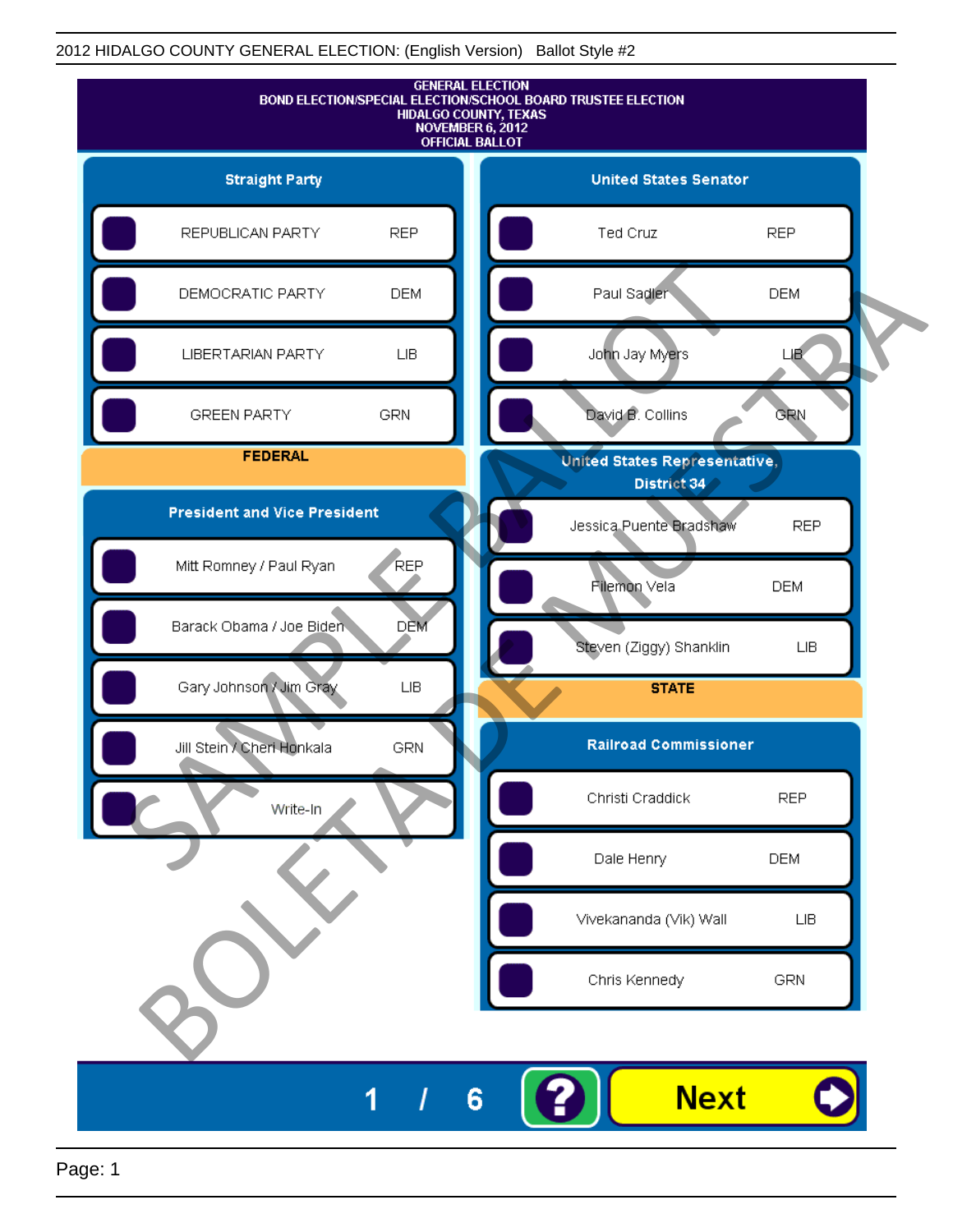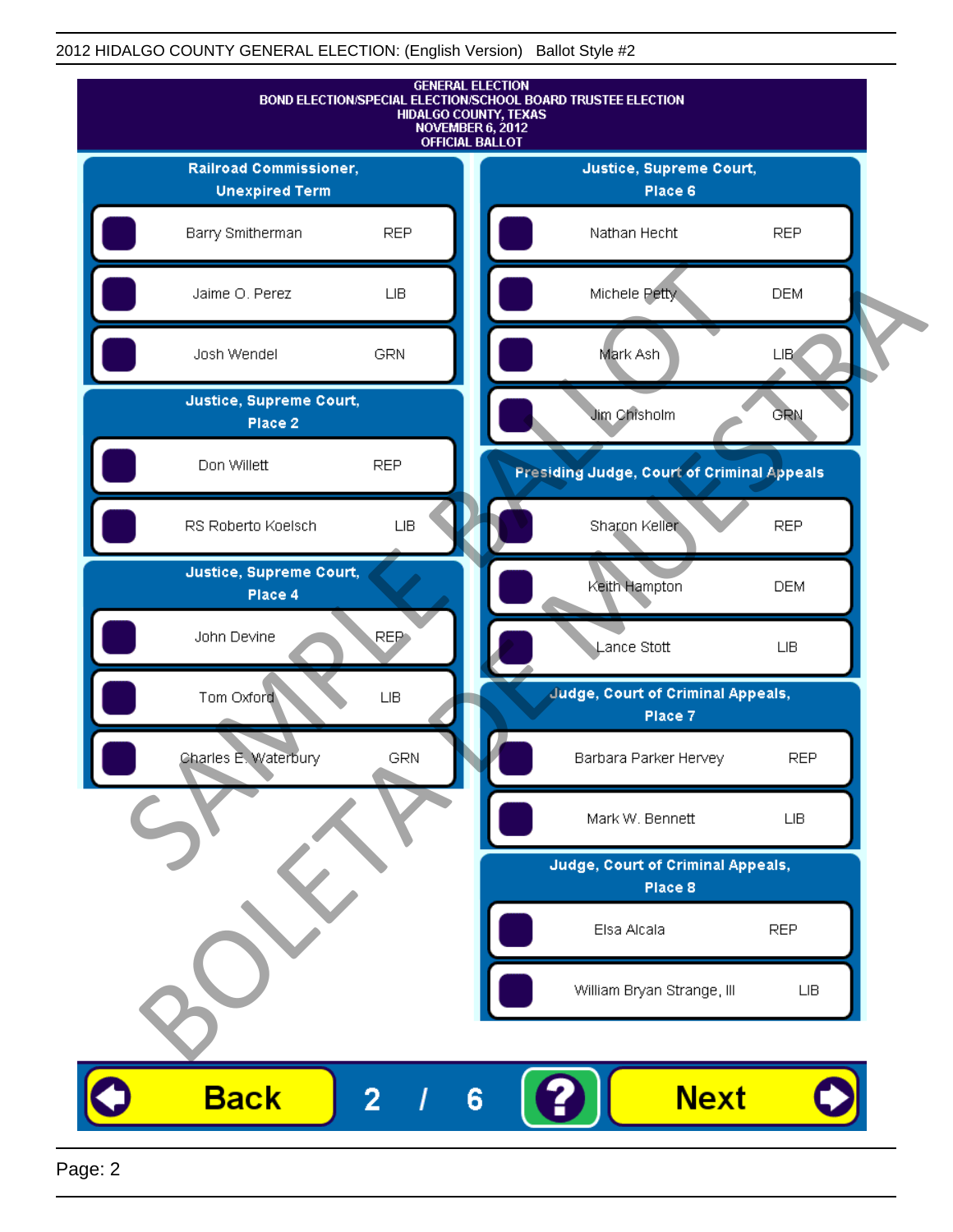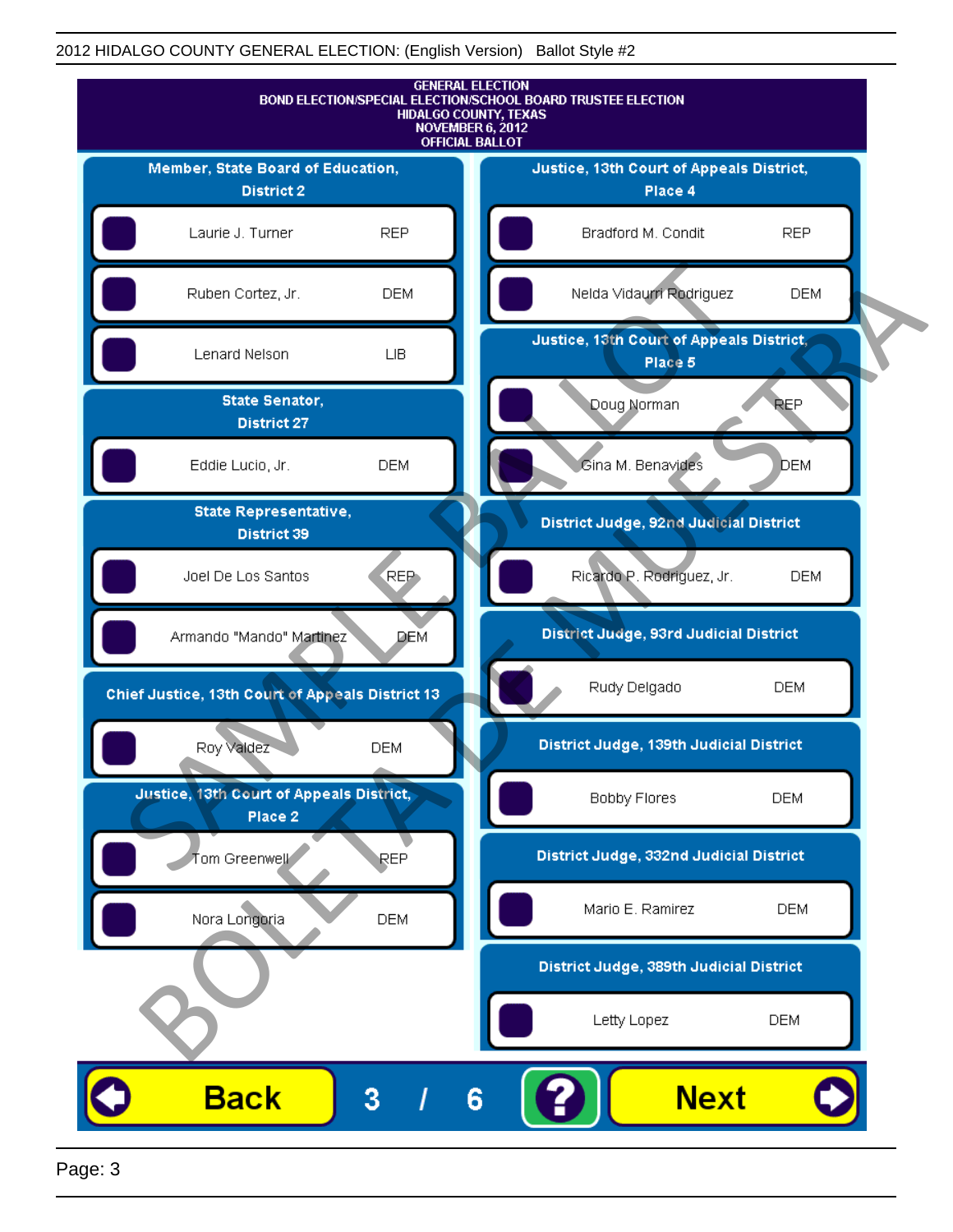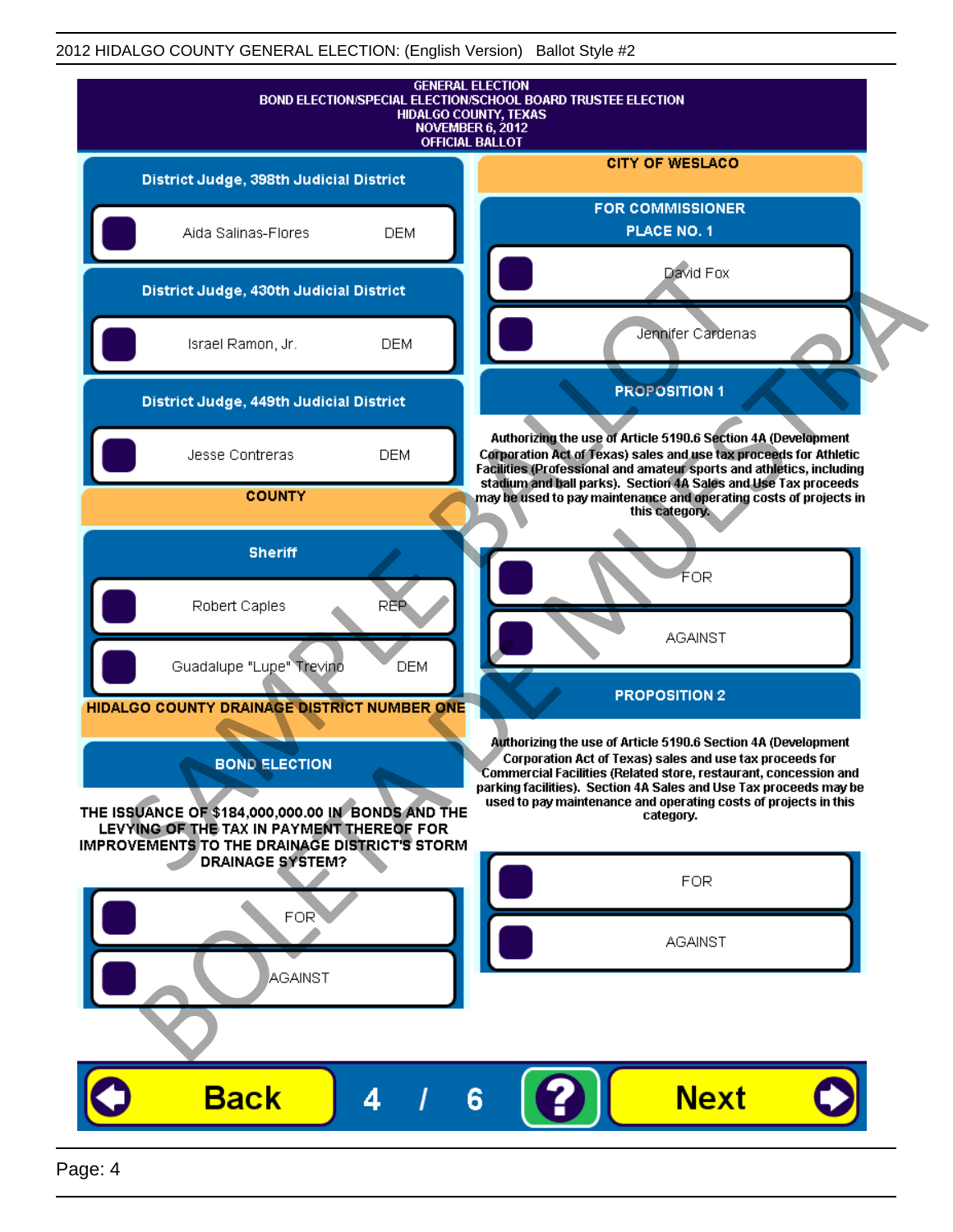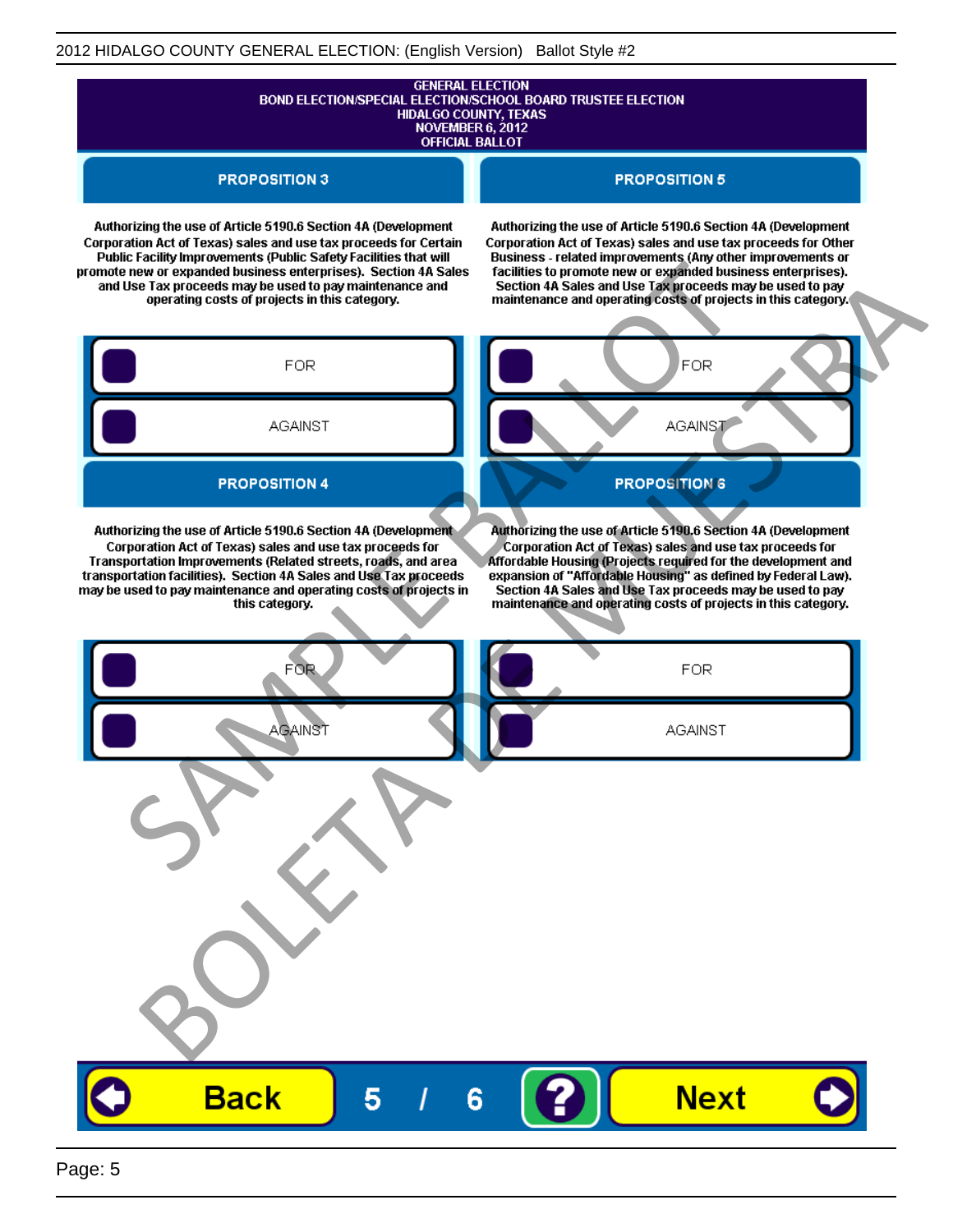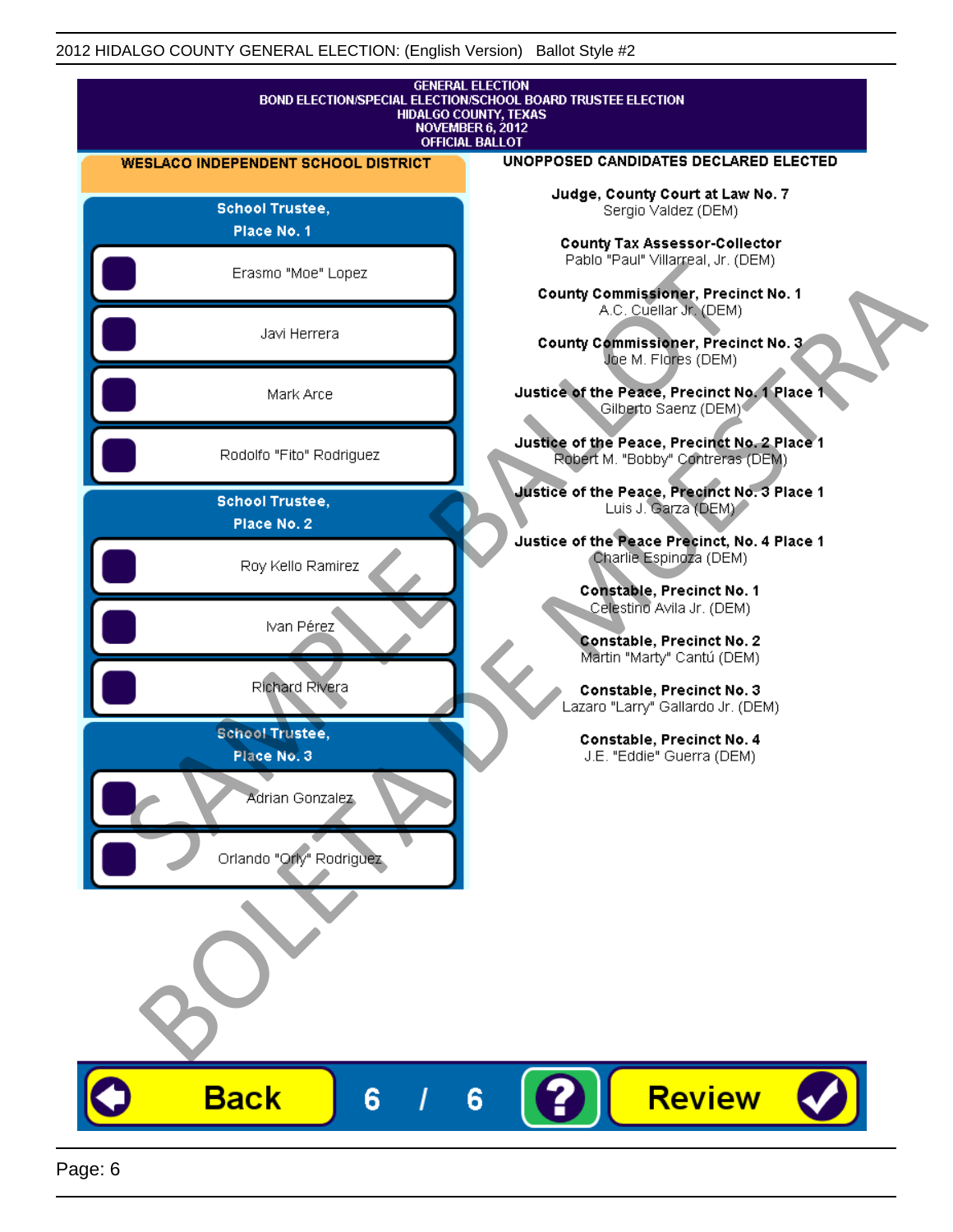Press the candidate name or contest title to return to a contest.

Vote button will light up when

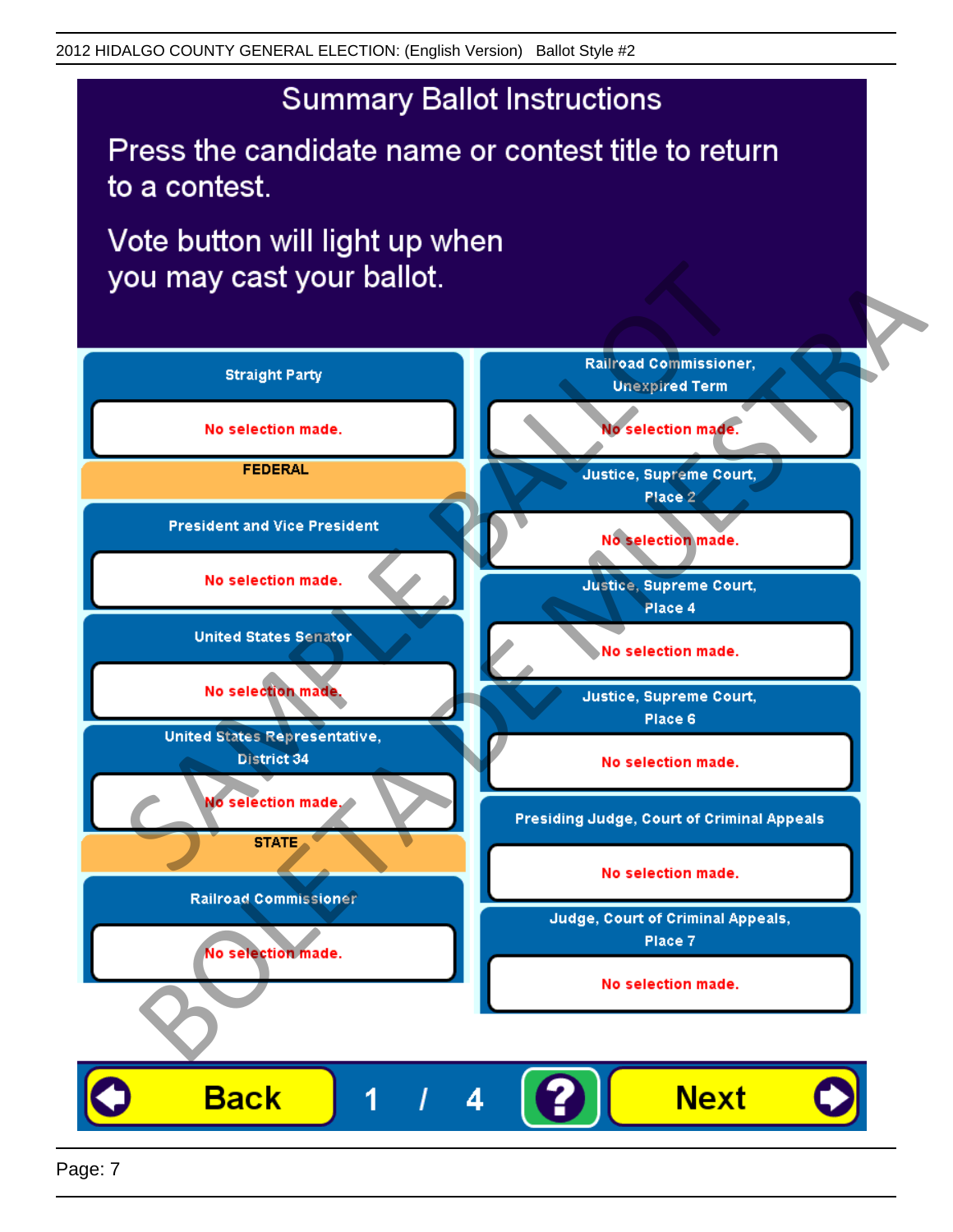Press the candidate name or contest title to return to a contest.

Vote button will light up when

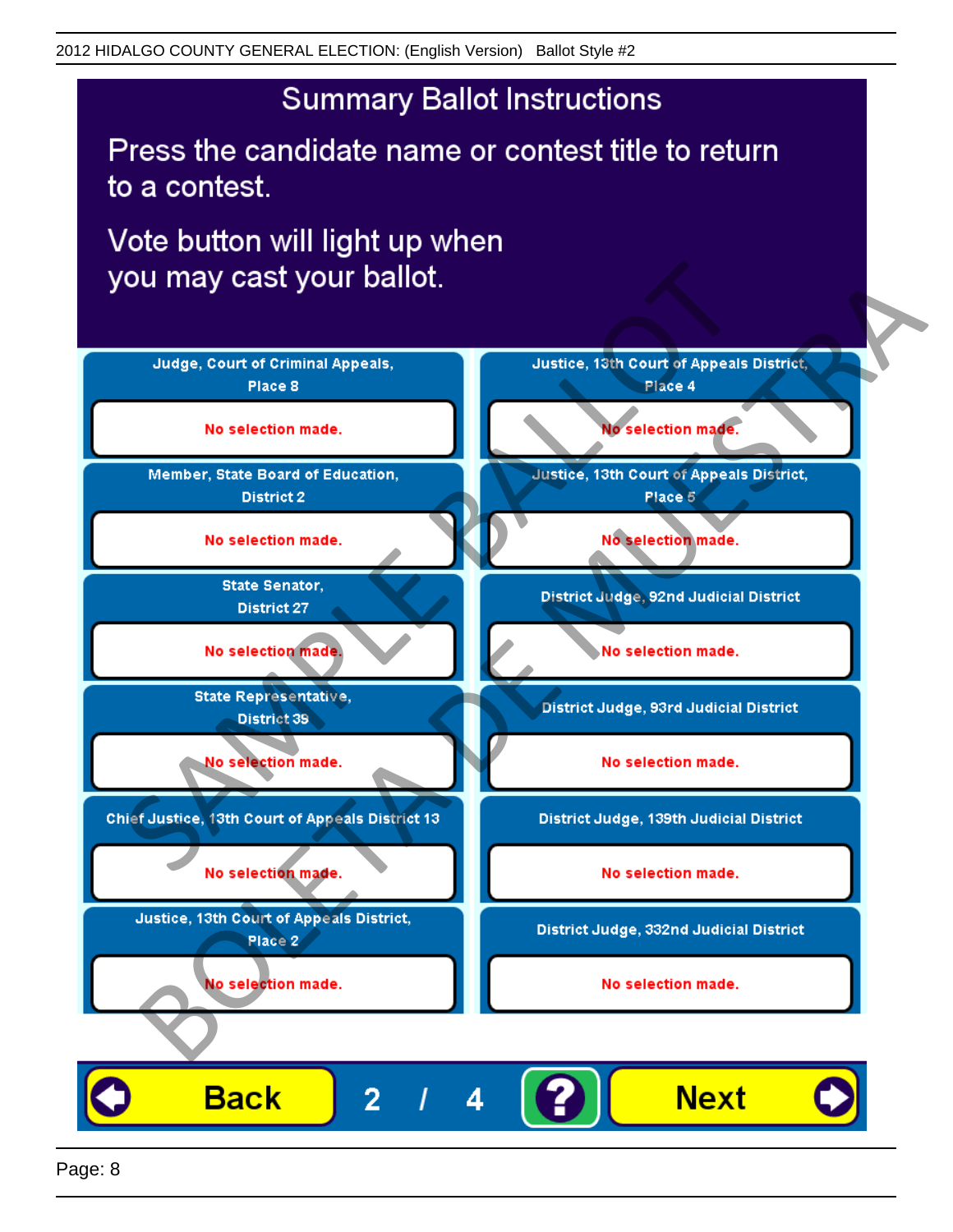Press the candidate name or contest title to return to a contest.